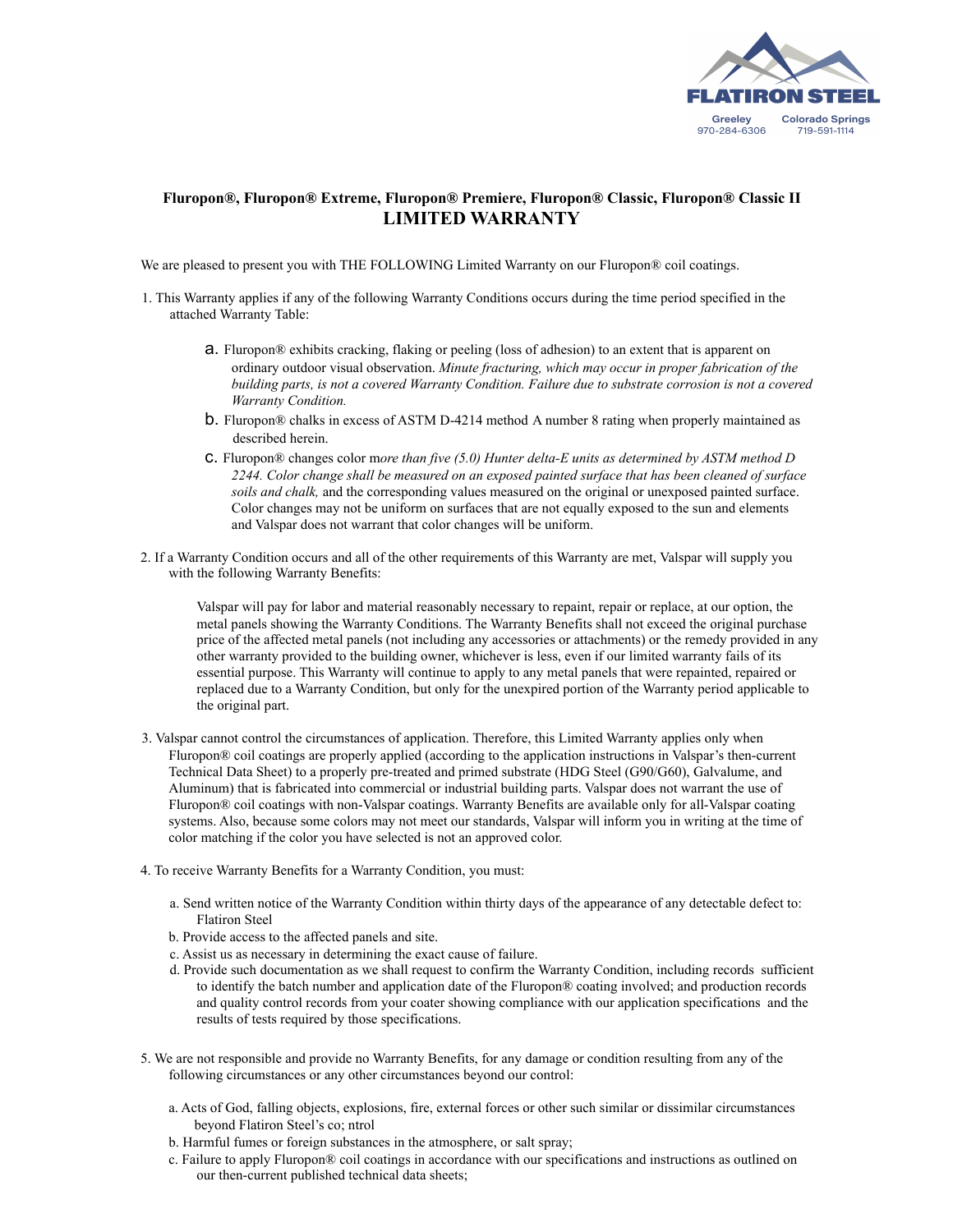- d. Improper or inadequate pretreatment of the substrate metal;
- e. Defects in the substrate metal or in its fabrication, or embossing;
- f. Any corrosion or loss of adhesion as a result of substrate fabrication or embossing processes
- g. Significant differences in insulation below coated metal panel;
- h. Fluropon® which has been damaged due to moisture entrapment in coils and/or bundles during transit or storage or which has been stored or installed in such a way that allows standing water on the coating;
- i. Failures or damage resulting from substrate exposure or corrosion at cut/bare edges or failure of the metal substrate;
- j. Development of any other condition between the coating and the substrate which causes the coating to degrade or delaminate, including any failure or deficiency in the cleaning process or pretreatment;

k. Fluropon® that has been stored/installed in such a way that allows contact with animals or animal waste; l. Mishandling of Fluropon® or of any substrate coated with it, including abuse, alteration, modification, improper use, or storage; or

m. Attachment or adhesion of materials or items such as snow guards and solar panels to the coating.

- 6. No Warranty is provided for Fluropon® coatings on any substrate that is subjected to sea spray or installed on property located 1,500 or fewer feet from a salt-water environment.
- 7. If chrome free pretreatment is used, warranty for adhesion must be validated by sample testing of production material. Material must pass fifteen (15) minute boiling water/reverse impact/crosshatch adhesion with no tape off. Use of chrome free pretreatment with Galvalume voids the warranty.
- 8. This warranty applies only to building parts installed on buildings within the Continental United States, Alaska and Canada. This Warranty will automatically expire upon any change or transfer of ownership of the property on which the metal coated with Fluropon® is originally installed.
- 9. This is our only warranty concerning Fluropon® coil coatings. Except for this Warranty, WE MAKE NO WARRANTIES, EXPRESS OR IMPLIED AND DISCLAIM ALL IMPLIED WARRANTIES INCLUDING WARRANTIES OF MERCHANTABILITY OR FITNESS FOR A PARTICULAR USE OR FREEDOM FROM PATENT INFRINGEMENT. VALSPAR WILL NOT BE LIABLE FOR ANY SPECIAL, INCIDENTAL OR CONSEQUENTIAL DAMAGES. We have no other liability with respect to Fluropon® coil coatings, whether based on warranty, negligence or any other legal theory.
- 10. This is our complete warranty. It lists all of Flatiron Steels's obligations regarding Fluropon® coil coating h s purc ased by you on or after the effective date shown below. It is only for your benefit and you may not assign it to any other person or entity. Flatiron Steel makes no warranty to your customers, and is not responsible for any warranty you choose to provide to your customers concerning the performance of Fluropon® coil coatings. Flatiron Steel may change or discontinue this Warranty by providing you with 30 days advance written notice. Any changes will apply only to Fluropon® coil coatings sold to you after the notice period expires. This warranty shall be governed by Minnesota law, but not its conflict of law rules.

Flatiron Steel

BY:

Job Site:

Name Printed: Lee Smith

Title: President

Date: Issued to: Completion Date: :

## **WARRANTY TABLES Fluropon® - Standard Colors**

| <b>Product</b>                  | Film integrity<br><b>Warranty (Section</b><br>1a)<br>(Years From Date)<br>of Coating<br>Application) | Color Change<br><b>Warranty (Section</b><br>1c)<br>(Years From Date of<br>Installation of Coated<br>Panels) | <b>Chalking Warranty</b><br>(Section 1b)<br>(Years From Date of<br>Installation of Coated<br>Panels) |
|---------------------------------|------------------------------------------------------------------------------------------------------|-------------------------------------------------------------------------------------------------------------|------------------------------------------------------------------------------------------------------|
| Fluropon <sup>®</sup>           | 35                                                                                                   | 30                                                                                                          | 30                                                                                                   |
| Fluropon® Extreme<br>(Hardcoat) | 35                                                                                                   | 30                                                                                                          | 30                                                                                                   |